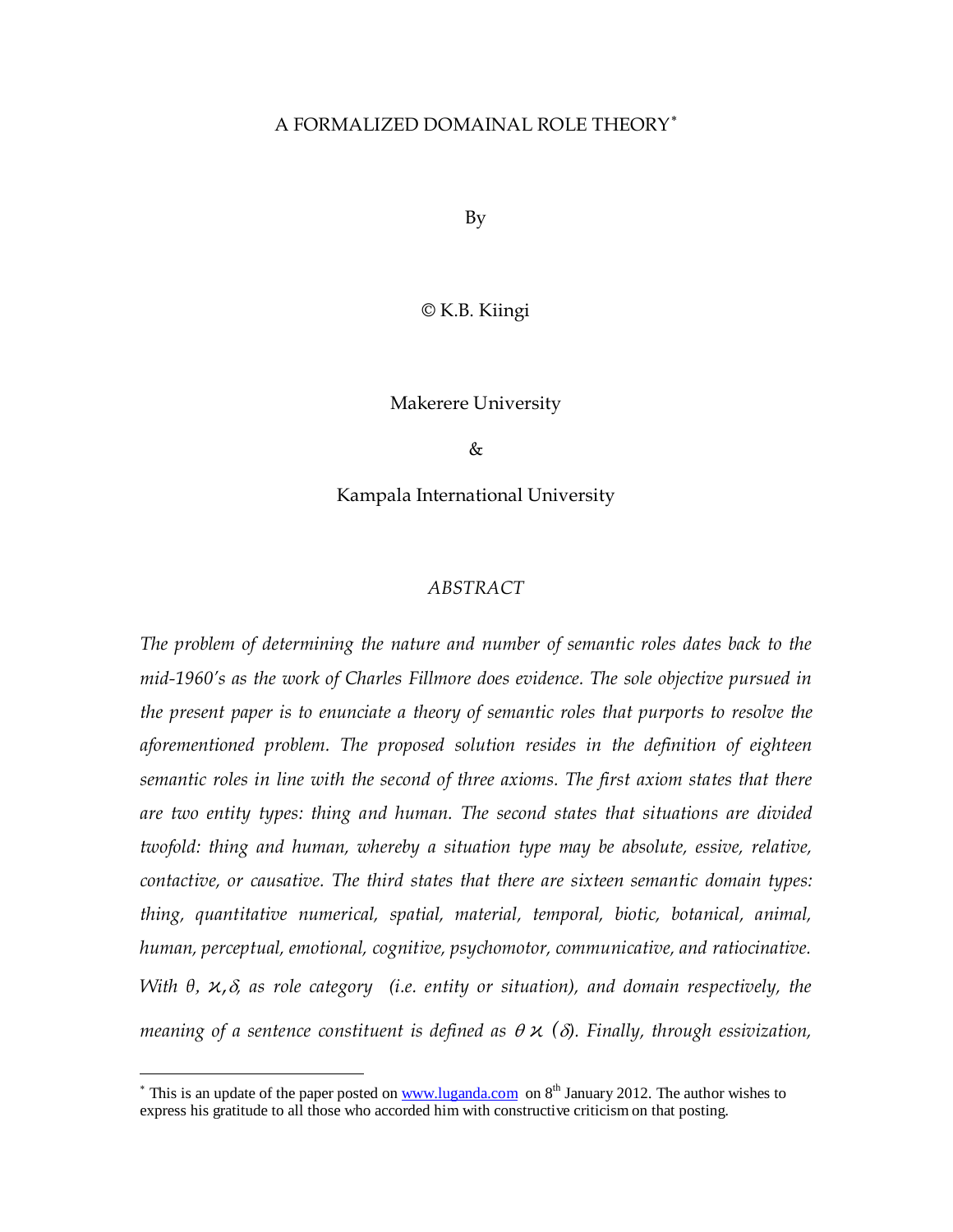*relativization, contactivization and causativization of the five semantic role patterns (i.e. absolute, essive, relative, contactive, and causative) the formalizing power of the theory is immensely enhanced.* 

## **1. PRESENTING THE PROBLEM**

In order to state the problem to be tackled in this paper, I propose to make contact with four texts on English Language and linguistics. The intended contact pertains to their treatment of role theory.

In their influential grammar of the English language Quirk et al (1985: 741) duly remind us that

analysis of participant roles has not achieved a general consensus, nor has it fully explored all distinctions … [their] description must therefore be considered tentative.

On the other hand, Brown and Miller (1991: 308) justify their description of role theory by "its offering a degree of both generality and particularity [although] it has no easily defended validity … [and] there seems to be no alternative in the current state of knowledge."

While Fromkin et al (2003: 192) prefix their list of roles with a reassurance to the effect that "the list is not complete", Larson and Segal's (1995: 489) considered stance on the nature and number of semantic roles is the most pessimistic, for they write:

The upshot is that we regard the question of which thematic roles there are and how they are defined as empirical ones, to be resolved in the usual way: by investigations that construct specific theories making detailed and

2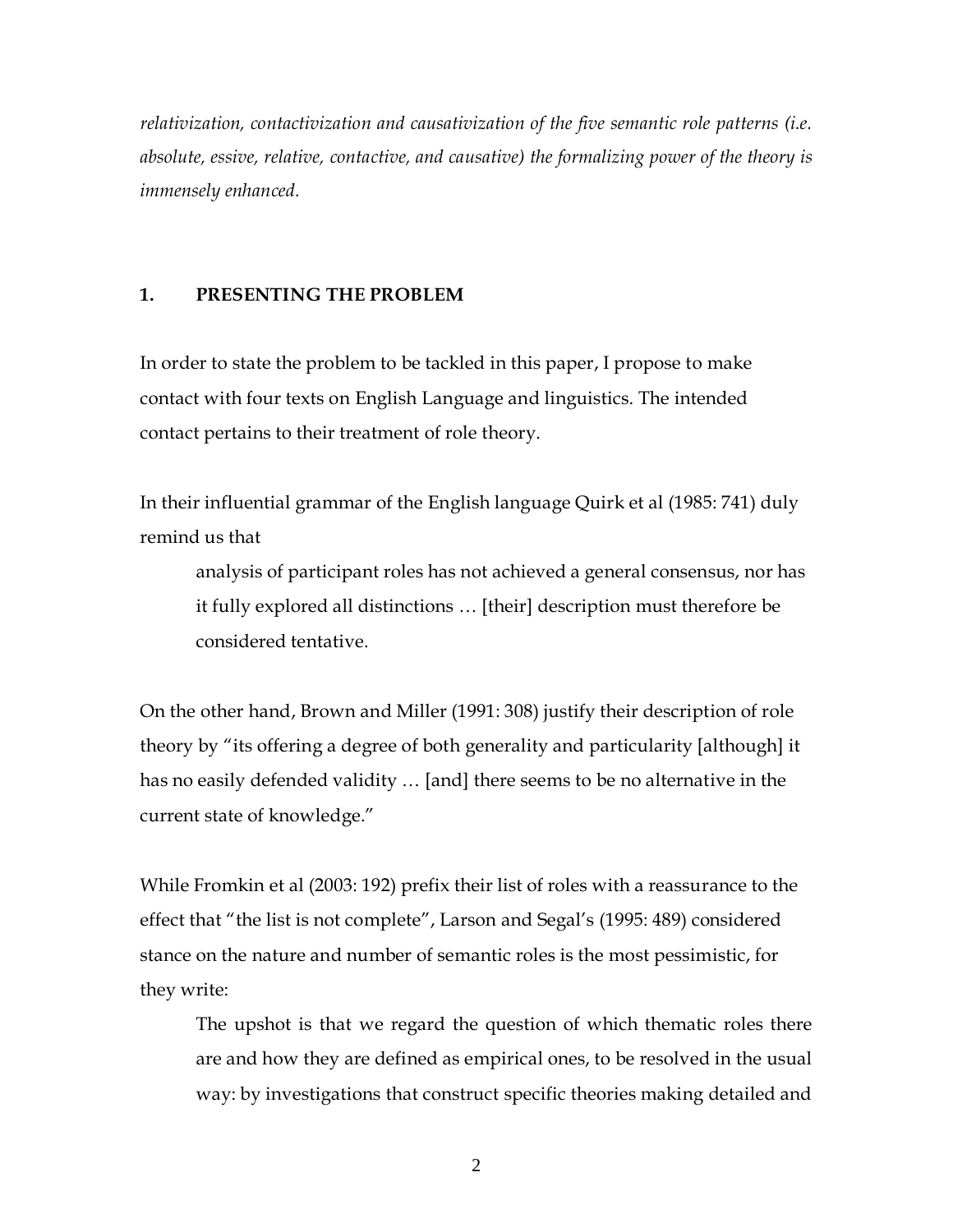specific predictions. Preliminary theories of this kind have been proposed; however, it is likely that resolving thematic roles precisely will require a great deal of investigation, involving domains beyond linguistics. It is worth remembering that fully 22 centuries elapsed between the first suggestion of the atomic theory of matter, in which all substances were factored into earth, water, air, and fire, and the elaboration of atomic theory by John Dalton, in which a more complete and satisfactory set of atomic constituents was proposed. Finding elementary constituents can evidently be a long-term project.

Admittedly, the development of atomic theory was tortuous; but we need not resign ourselves to a similar state-of-affairs with regard to role theory. The objective I am poised to pursue in this paper is to bring the problem of determination of semantic roles closer to its solution by propounding a domainal role theory.

The theory has typically four components, namely, undefined concepts, underived principles, defined concepts, and derived principles.

#### **2. THE FORMALIZED DOMAINAL ROLE THEORY**

#### **2.1 Undefined Concepts**

Although intuitable, the concepts of semantic entity, semantic situation, semantic domain, and semantic role are undefined within the theory. In what follows, let  $\beta$  ,  $\beta'$  ,  $\beta''$  and  $\theta$  stand for entity, situation, domain and role respectively.

### **2.2 Underived Principles**

There are two entity types: thing r and human h. There are two situation types: thing r' and human h', whereby a situation type is absolute, essive, relative,

3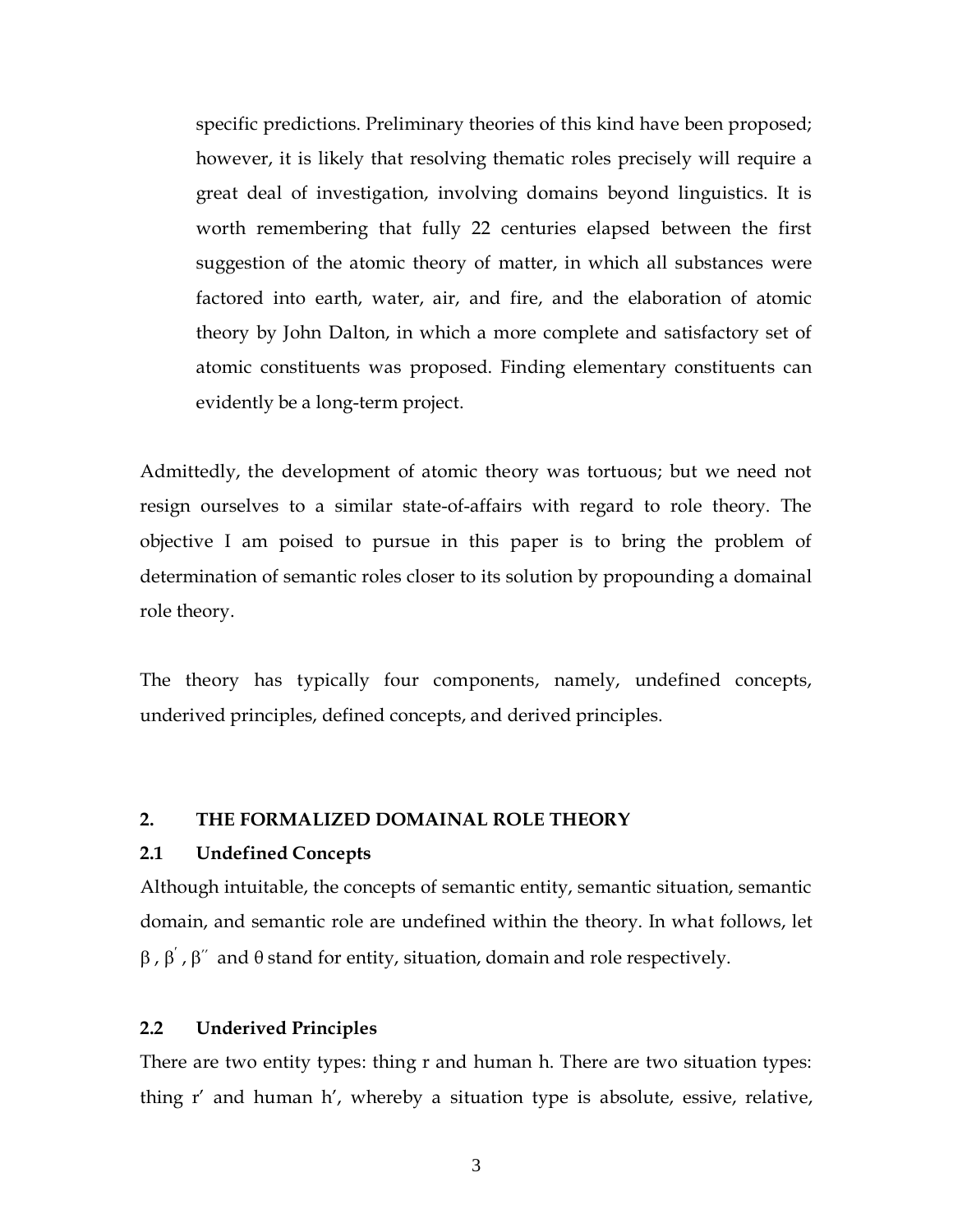contactive, or causative. There are sixteen domain types: thing r", quantitative q" , numerical n", spatial l", animal z", human h", perceptual e", emotional f", cognitive c", psychomotor v", communicative s" , and ratiocinative p". Restated symbolically,

| 2.1.1 Axiom 1: $\beta$ = r, h    |  |                                                                                                   |
|----------------------------------|--|---------------------------------------------------------------------------------------------------|
| 2.1.2 Axiom 2: $\beta' = r', h'$ |  |                                                                                                   |
|                                  |  | 2.1.3 Axiom 3: $\beta'' = r'', q'', n'', l'', m'', t''' o'', b'', z'', h'', e'', f'', c'', v''$ , |
|                                  |  | $s''$ , $p''$                                                                                     |

## **2.3 Defined Concepts**

The definitions which follow are based on undefined concepts and underived principles.

### 2.3.1 Role Types

A semantic category  $\chi$  is either an entity  $\beta$  or situation  $\beta'$ .

2.3.2 Role types are defined in line with Axiom 2. In an absolute situation type,

 $B = df change bearer$ 

Z = df nonchange bearer

In an essive situation, B and Z are defined as above; additionally,

 $W = df$  whole

- I = df identifier
- $K = df$  member
- $U = df$  augmentative
- $L = df$  diminutive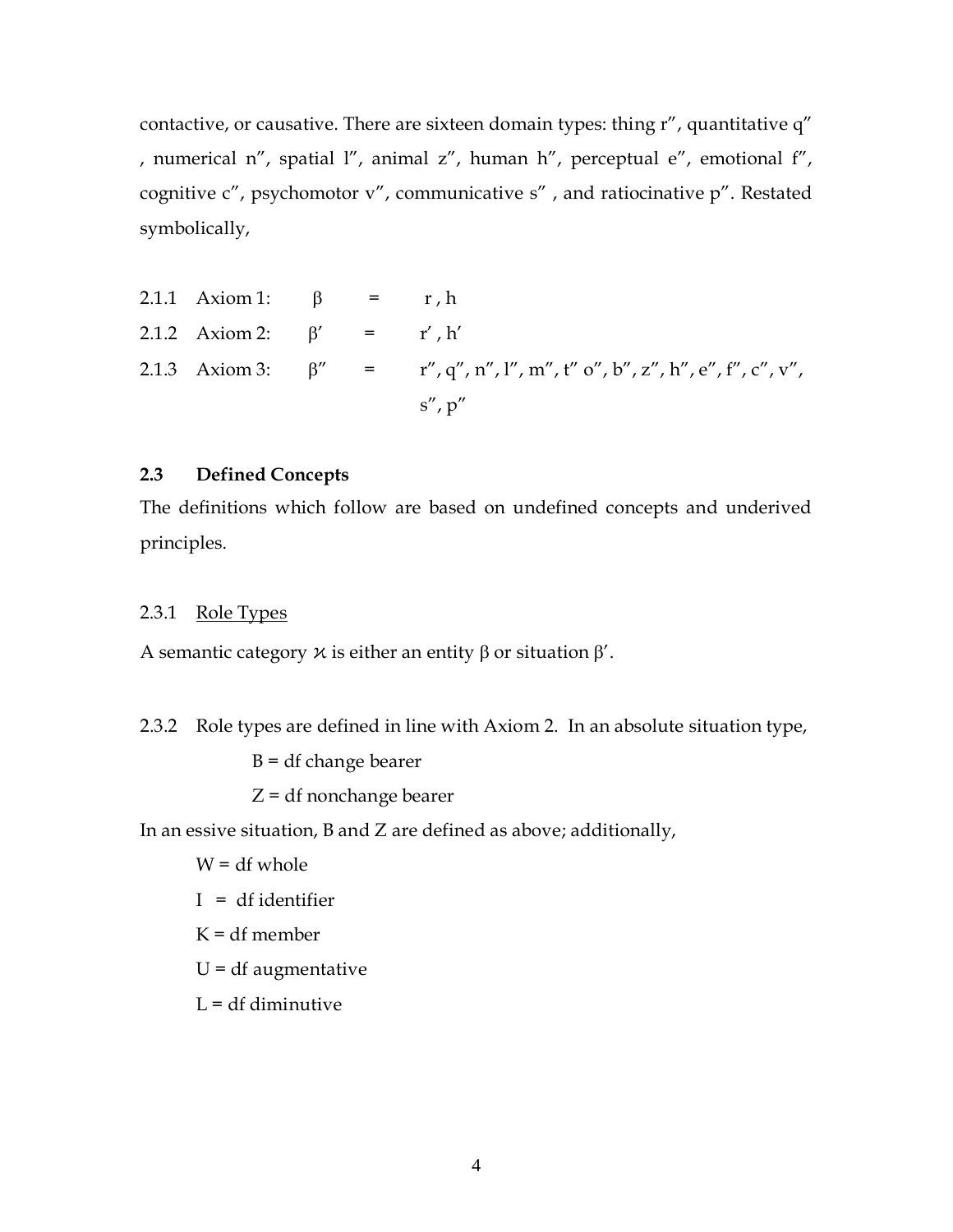In a relative situation type, B and Z are again defined as above, additionally,

R = df reference  $D = df$  direction J = df comitative  $S = df$  source  $M = df$  mediate  $G = df goal$ Q = df measure (range)

In a contactive situation type,

 $T = df contactor$ A = df contacted

In a causative situation type,

 $C = df$  causer  $E = df$  effected

- 2.3.3 The meaning of a sentence constituent is defined as  $\theta \varkappa(\delta)$ ; in words, category  $\chi$  in domain δ plays role θ.
- 2.3.4 A semantic formula is well-formed if and only if it accords with one of the following rules:

| Formation Rule 1: $[\Sigma \varkappa(\delta)]$                         |                                                     |
|------------------------------------------------------------------------|-----------------------------------------------------|
| Formation Rule 2:                                                      | $[\Sigma \chi_1(\delta_1) \Delta \chi_2(\delta_2)]$ |
| Formation Rule 3:                                                      | $[\Sigma \chi_1(\delta_1)\Lambda \chi_2(\delta_2)]$ |
| Formation Rule 4: $[T\mathcal{X}_1(\delta_1)A\mathcal{X}_2(\delta_2)]$ |                                                     |
| Formation Rule 5: $[C\mathcal{K}_1(\delta_1)E\mathcal{K}_2(\delta_2)]$ |                                                     |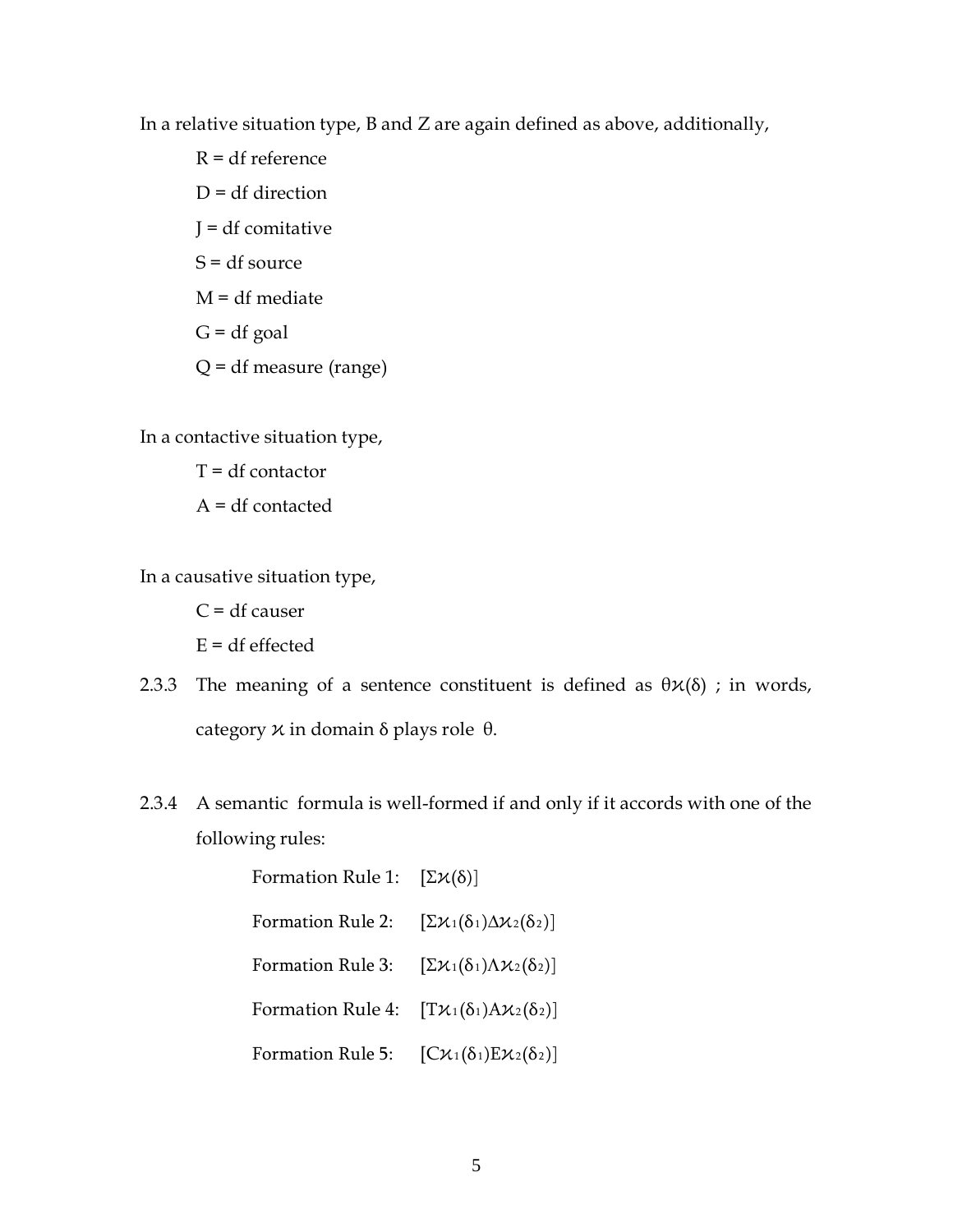2.3.5 If  $\sigma$  is a situation type,  $\theta_1$  and  $\theta_2$  are roles,  $x_1$  and  $x_2$  are categories, and δ<sub>1</sub> and δ<sub>2</sub> are domains, then if

 $[\theta_1 \mathcal{K}_1(\delta_1) \theta_2 \mathcal{K}_2(\delta_2)] = \sigma$ 

then

$$
[\theta_1 \varkappa_1(\delta_1) \theta_2 \varkappa_2(\delta_2)] = Z \varkappa_1(\sigma') + Z \varkappa_2(\sigma')
$$

is a semantic equation.

# **2.4 Derived Principles**

Stripping the semantic formulae in Sec 2.3.4 of the  $x(\delta)$  – parts results in the following semantic role patterns:

# $[\Sigma]$ ,  $[\Sigma\Delta]$ ,  $[\Sigma\Lambda]$ ,  $[TA]$ ,  $[CE]$

Further role patterns can be generated through sequential essivization, relativization, contactivization, and causativization. Five role-pattern generating cycles suggest themselves.

### **First Cycle**

|                        | Essivization                     |                     | Relativization Contactivization Causativization |                    |
|------------------------|----------------------------------|---------------------|-------------------------------------------------|--------------------|
| $\lceil \Sigma \rceil$ | $[\Sigma]\Delta$                 | [Σ]Λ                | $TA[\Sigma]$                                    | $CE[\Sigma]$       |
| $[\Sigma \Delta]$      | $[\Sigma\Delta]\Delta$           | $[\Sigma \Delta]$ A | $TA[\Sigma\Delta]$                              | $CE[\Sigma\Delta]$ |
| $[\Sigma \Lambda]$     | $[\Sigma \Lambda] \Delta$        | $[\Sigma \Lambda]$  | $TA[\Sigma\Lambda]$                             | $CE[\SigmaΛ]$      |
| [TA]                   | $\lceil \text{TA} \rceil \Delta$ | $[TA]\Lambda$       | TA[TA]                                          | CE[TA]             |
| [CE]                   | $\mathop{\rm [CE]}\nolimits$     | $[CE]\Lambda$       | TA[CE]                                          | CE[CE]             |

# **Second Cycle**

|                           | Essivization                   | Relativization                  | Contactivization Causativization |                             |
|---------------------------|--------------------------------|---------------------------------|----------------------------------|-----------------------------|
| $[\Sigma]\Delta$          | $[[\Sigma]\Delta]\Delta$       | $[2]\Delta]\Lambda$             | $TA[[\Sigma]\Delta]$             | $CE[[\Sigma]\Delta]$        |
| $[\Sigma \Delta] \Delta$  | $[[\Sigma\Delta]\Delta]\Delta$ | $[[\Sigma\Delta]\Delta]\Lambda$ | $TA[[\Sigma\Delta]\Delta]$       | $CE[[\Sigma\Delta]\Delta]$  |
| $[\Sigma \Lambda] \Delta$ | $[[\Sigma \Lambda] \Delta]$    | $[[\Sigma \Lambda] \Delta]$     | $TA[[\Sigma\Lambda]\Delta]$      | $CE[[\Sigma\Lambda]\Delta]$ |
| $\lbrack TA\rbrack\Delta$ | $[TA]\Delta]\Delta$            | $[TA]\Delta]\Lambda$            | $TA[[TA]\Delta]$                 | $CE[ TA]\Delta$             |
| $[CE]\Delta$              | $[ [CE] \Delta ] \Delta$       | $[ [CE] \Delta ] \Lambda$       | $TA[[CE]\Delta]$                 | $CE[[CE]\Delta]$            |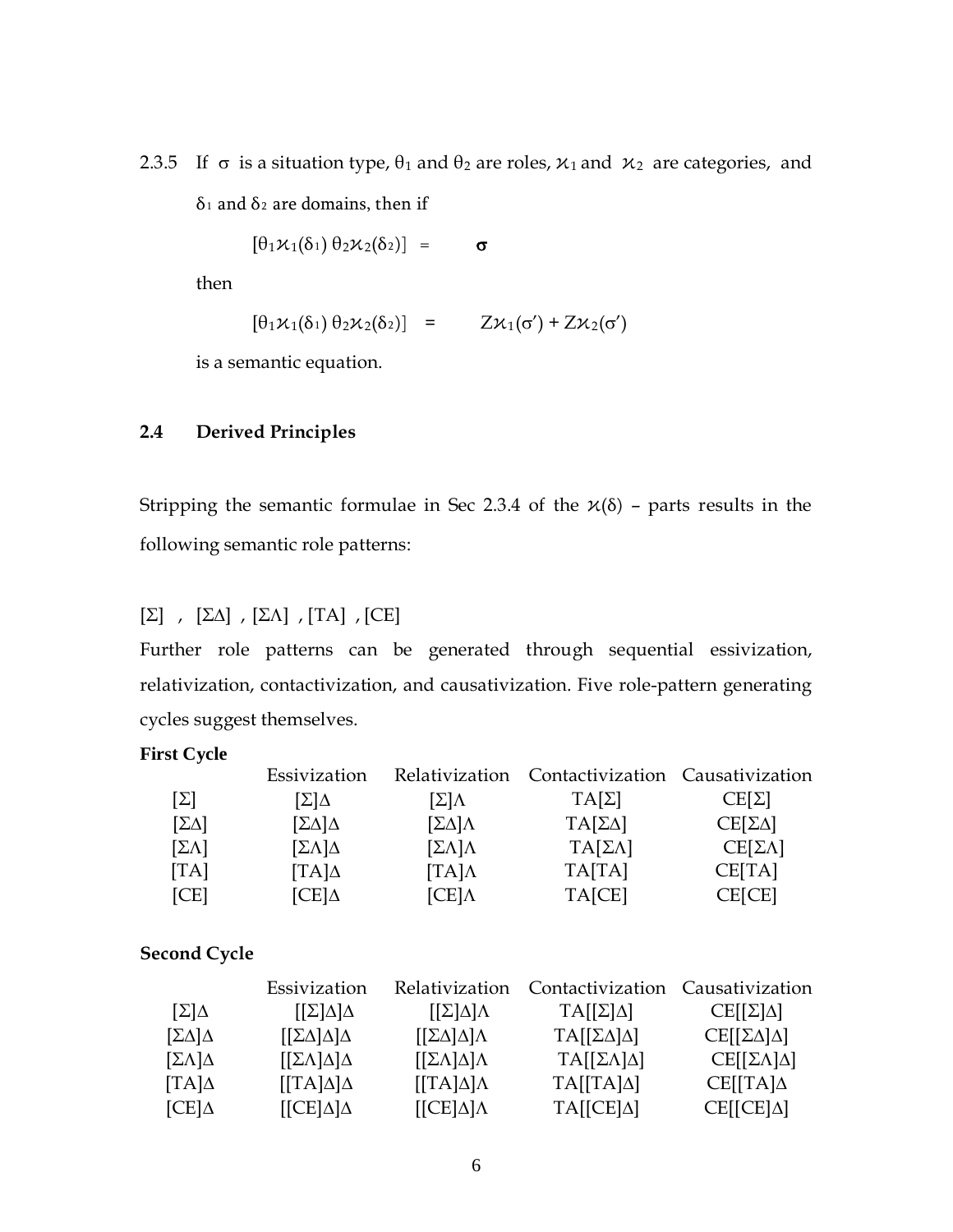# **Third Cycle**

|                       | Essivization                        | Relativization                      | Contactivization Causativization |                              |
|-----------------------|-------------------------------------|-------------------------------------|----------------------------------|------------------------------|
| $[\Sigma]\Lambda$     | $[2]\Lambda]\Delta$                 | $[2]\Lambda]\Lambda$                | $TA[[\Sigma]\Lambda]$            | $CE[[\Sigma]\Lambda]$        |
| $[\Sigma \Delta]$     | $[[\Sigma\Delta]\Lambda]\Delta$     | $[[\Sigma\Delta]\Lambda]\Lambda$    | $TA[[\Delta]\Lambda]$            | $CE[[\Sigma\Delta]\Lambda]$  |
| $[\Sigma \Lambda]$    | $[[\Sigma \Lambda] \Lambda] \Delta$ | $[\Sigma \Lambda] \Lambda] \Lambda$ | $TA[[\Sigma\Lambda]\Lambda]$     | $CE[[\Sigma\Lambda]\Lambda]$ |
| $\lbrack TA\rbrack$ A | $[TA]\Lambda]\Delta$                | $[TA]\Lambda]\Lambda$               | $TA[[TA]\Lambda]$                | $CE[[TA]\Lambda]$            |
| $[CE]\Lambda$         | $[ [CE] \Lambda ] \Delta$           | $[ [CE]$ $\Lambda$ ] $\Lambda$      | $TA[[CE]\Lambda]$                | $CE[[CE]\Lambda]$            |

# **Fourth Cycle**

|                     | Essivization                             | Relativization                            | Contactivization Causativization |                         |
|---------------------|------------------------------------------|-------------------------------------------|----------------------------------|-------------------------|
| $TA[\Sigma]$        | $T A[\Sigma]$ ] $\Delta$                 | $T A[\Sigma]$ ] $\Lambda$                 | $TA[TA[\Sigma]]$                 | $CE[TA[\Sigma]]$        |
| $TA[\Sigma\Delta]$  | $T A \left[\sum_{\Delta} \right] \Delta$ | $T A \left[\sum_{\Delta} \right] \Lambda$ | $TA[TA[\Sigma\Delta]]$           | $CE[TA[\Sigma\Delta]]$  |
| $TA[\Sigma\Lambda]$ | $T A[\Sigma\Lambda]]\Delta$              | $T A[\Sigma \Lambda]$ ] $\Lambda$         | $TA[TA[\Sigma\Lambda]]$          | $CE[TA[\Sigma\Lambda]]$ |
| TA[TA]              | $[TA[TA]]\Delta$                         | [TA[TA]]                                  | TA[TA[TA]]                       | CE[TA[TA]]              |
| TA[CE]              | $[TA[CE]]\Delta$                         | T A [CE]   A                              | TA[TA[CE]]                       | CE[TA[CE]]              |

# **Fifth Cycle**

|                     | Essivization                | Relativization               | Contactivization Causativization |                   |
|---------------------|-----------------------------|------------------------------|----------------------------------|-------------------|
| $CE[\Sigma]$        | $[CE[\Sigma]]\Delta$        | $[CE[\Sigma]]$ $\Lambda$     | $TA[CE[\Sigma]]$                 | $CE[CE[\Sigma]]$  |
| $CE[\Sigma\Delta]$  | $[CE[\Sigma\Delta]]\Delta$  | $[CE[\Sigma\Delta]]\Lambda$  | $TA[CE[\Sigma\Delta]]$           | $CE[CE[\Sigma]1]$ |
| $CE[\Sigma\Lambda]$ | $[CE[\Sigma\Lambda]]\Delta$ | $[CE[\Sigma\Lambda]]\Lambda$ | $TA[CE[\SigmaΛ]]$                | $CE[CE[\Sigma]1]$ |
| CE[TA]              | $[CE[TA]]\Delta$            | $[CE[TA]]$ $\Lambda$         | TA[CE[TA]]                       | CE[CE[TA]]        |
| <b>CE[CE]</b>       | $[CE[CE]]\Delta$            | $[CE[CE]]$ $\Lambda$         | TA[CE[CE]]                       | CE[CE[CE]]        |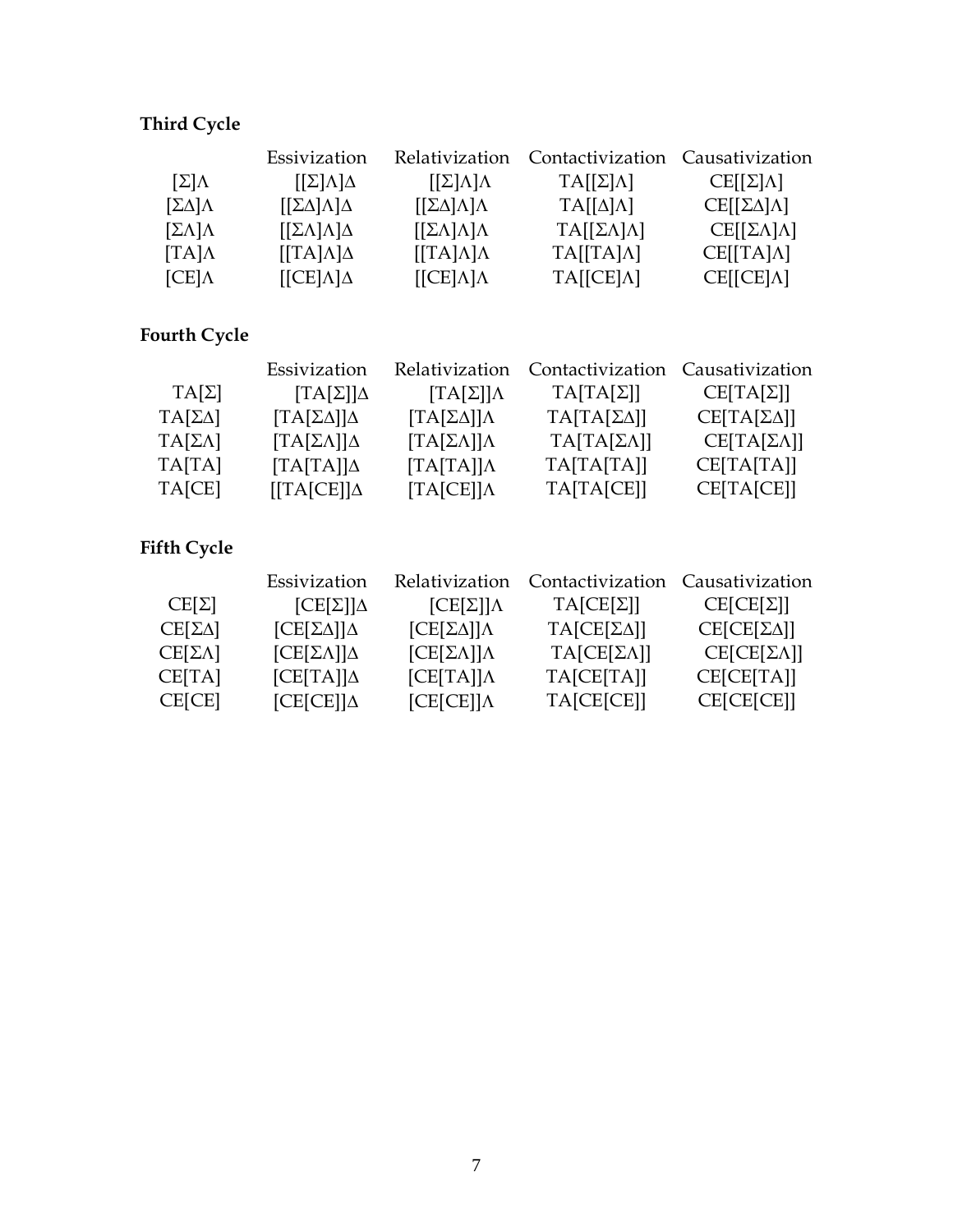## **3. FORMALIZING SENTENCES IN THE THEORY**

In formalizing natural language, it should be borne in mind that meaning depends on semantic role, category and domain , as is defined in Sec 2.3.3. For instance, in the role pattern [TA] contact is generically involved; for  $T\mathcal{H}(\delta)$  the pattern can spawn the following formulae for the predicates indicated:

| (1) | $Tr_1(m'')Ar_2(m'')$ | (collide with) |
|-----|----------------------|----------------|
| (2) | Th(e'')Ar(m'')       | (see)          |
| (3) | Th(c")Ar(s")         | (remember)     |
| (4) | Th(f'')Ar(m'')       | (like)         |
| (5) | Th(v")Ar(m")         | (hit)          |
| (6) | $Th_1(s'')Ah_2(e'')$ | (call)         |
| (7) | Th(p'')Ar(s'')       | (endorse)      |

I now analyze and formalize 74 sentences, sixty-six of which are taken from Quirk et al( 1985:754) sentences (1) –(39)), Brown and Miller (1991:309) (sentences (40)-(57)), and Fromkin et al (2003: 192-3) (sentences (58)-(66)).

- (1) She is happy. Zh(h'') Kh'(f")
- (2) He turned traitor. Bh(h'')Kh'(f")
- (3) The Sahara is hot. Zr(l")Kr'(m")
- (4) Last night was warm. Zr(t")Kr'(m")
- (5) The show was interesting. Zh'(h")Kr'(f")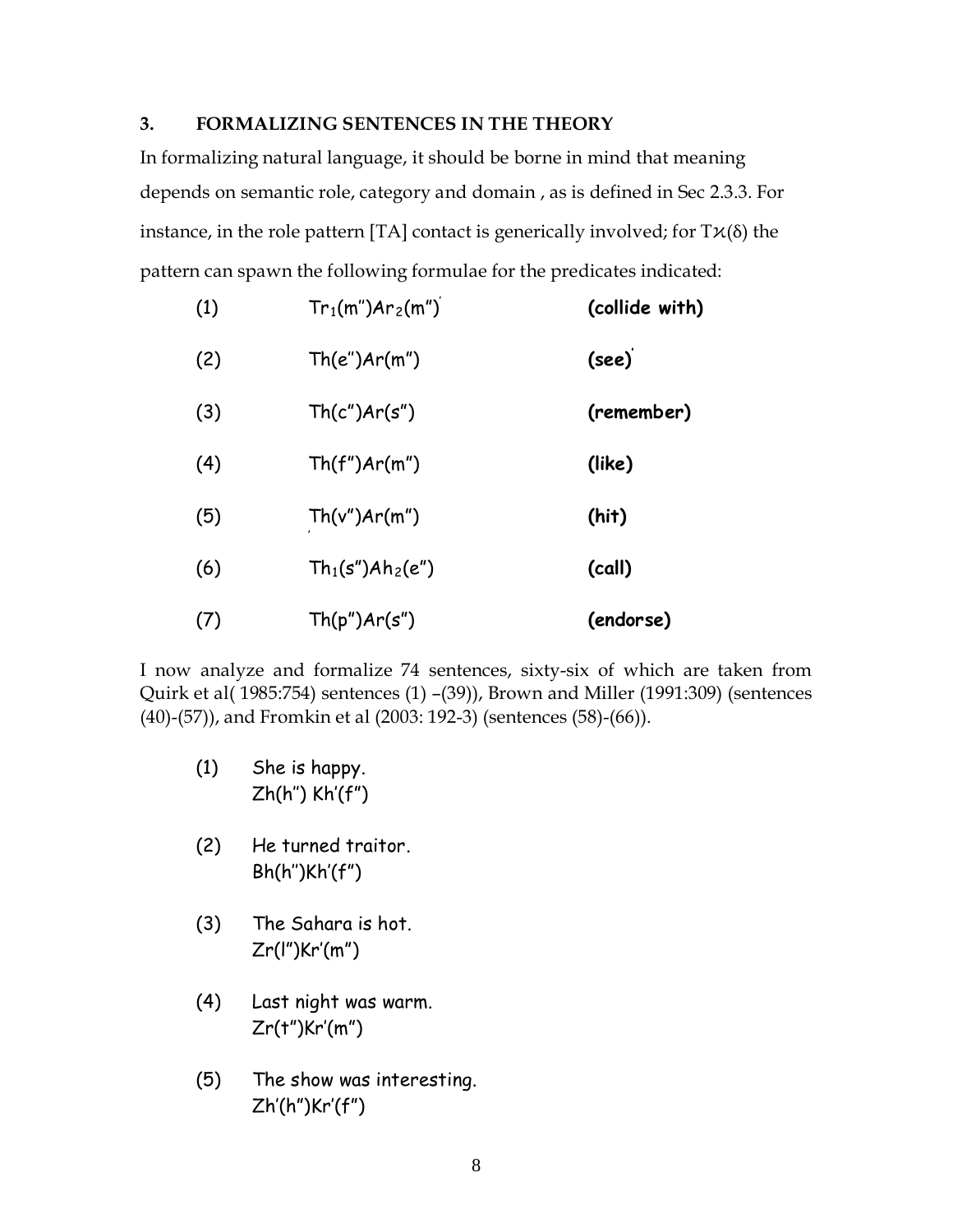- (6) It is windy.  $Zr'_{1}$  (m")Kr'<sub>2</sub>(m")
- (7) He was at school.  $Zh(h'')Rr(I'' \cap I'')$
- (8) She got into the car.  $Bh(v'')Gr(I'')$
- (9) He is lying on the floor. Zh(v'')Rr(l")
- (10) The meeting is at eight. Zh'(h")R(t")
- (11) He was working.  $Ch(h'')$
- (12) She is standing.  $Zh(v'')$
- (13) The curtains disappeared.  $Br(I")$
- (14) The wind is blowing. Br'(m")
- (15) It is raining.  $Br'(m'')$
- (16) He threw the ball. Ch(v'')E[Br(l")]
- (17) Lightning struck the house. Tr'(m")Ar(l")
- (18) He is holding a knife. Ch(v'')E[Zr(l")]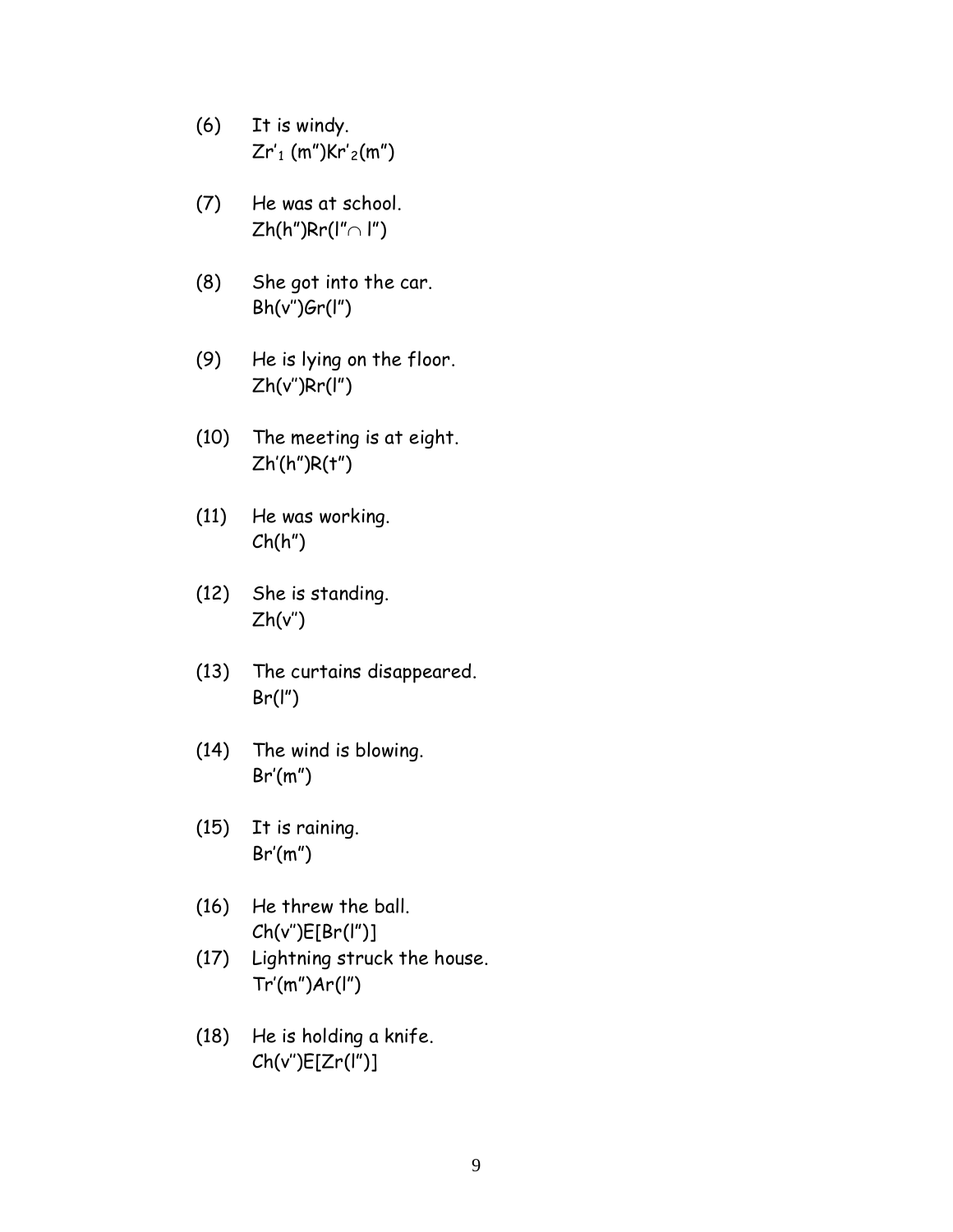- (19) The stone broke the window.  $Cr_1$  (m") $E[Br_2(m")$ ]
- (20) She has a car.  $Th(h")Ar(f")$
- (21) We paid the bus driver. i.e. We paid (money) to the bus driver.  $Ch_1(v'')E[Th_2(v'')]$
- (22) The will benefits us all.  $Zr(s")Rh(f")$
- (23) They climbed the mountain.  $Bh(v'')Qr(l'')$
- (24) The bus seats thirty. Cr(m")E[Zh(h")R(l")]
- (25) They fought a clean fight. Ch(v")E[Bh'(h")Kr'(f")]
- (26) I wrote a letter.  $Ch(v")Er(s")$
- (27) They had an argument.  $Ch(n'' \cap s'')Eh'(s'')$
- (28) He nodded his head Ch(v")E[Bh(o")]
- (29) He declared her the winner.  $Ch_1(s'')E[Bh_2(h'')Kh'(f'')]$
- (30) The sun turned it yellow.  $Cr_1$  (m") $E[Br_2$  (r") $Kr'(m'')$ ]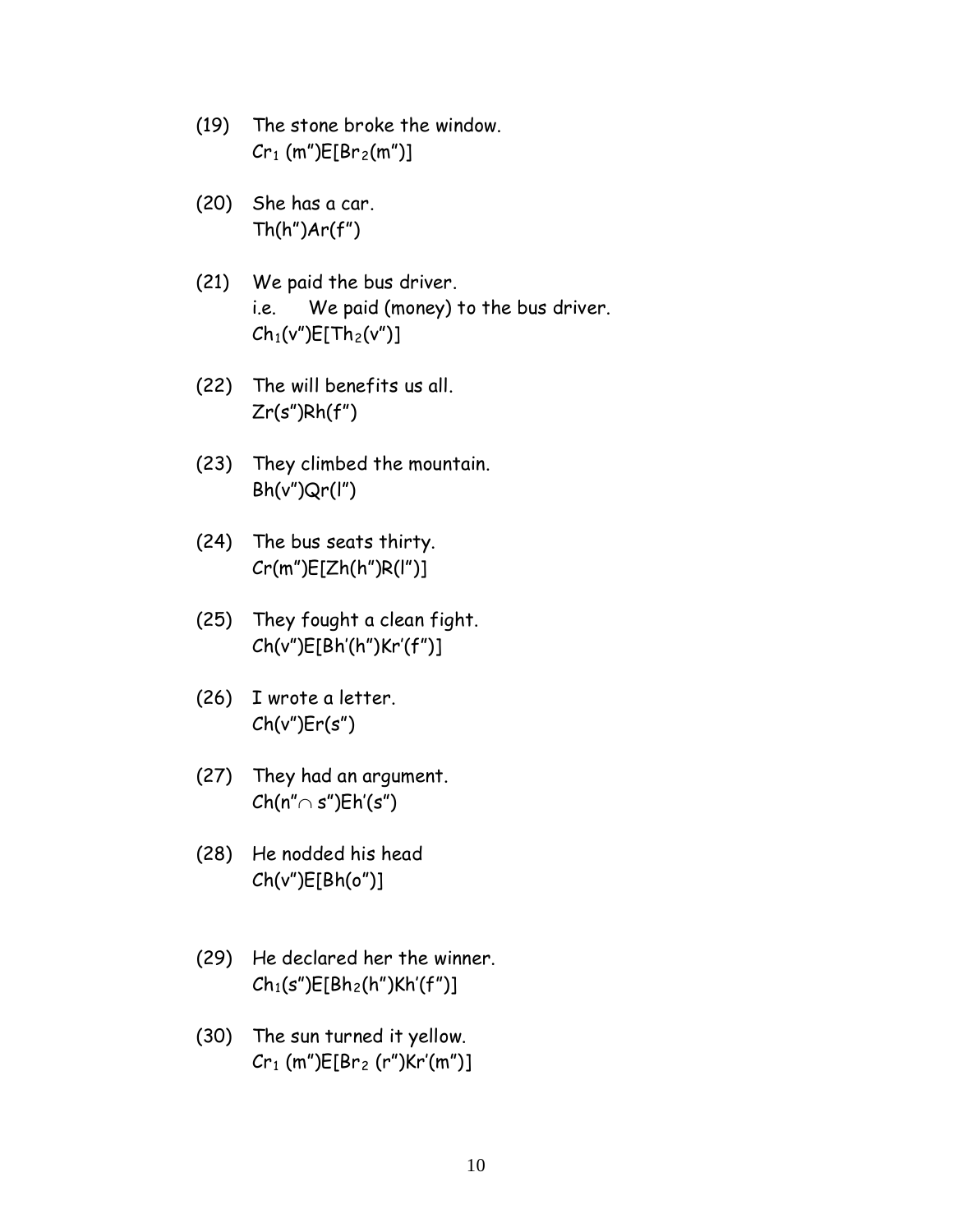- (31) The revolver made him afraid. Cr(m")E[Bh(h")Kh'(h")' ]
- (32) I found it strange. Th(p")A[Zϰ(δ)Kβ' (f")]
- (33) He placed it on the shelf.  $Ch(v")E[Br_1(m")Gr_2(l")]$
- (34) The storm drove the ship ashore  $Cr'(m'')E[Br_1(m)Gr_2 (l'')]$
- (35) A car knocked it.  $Tr_1(m'')Ar_2(m'')$
- (36) I prefer them on toast. Th(f"∩ p")A[Zr<sub>1</sub>(m")Rr<sub>2</sub>(l")]
- (37) I bought her a gift.  $[Th_1(v'')$  A[Zr(m")Rh<sub>2</sub>(f")]
- (38) She gave the door a kick. Ch(v")E [Th(o")Ah'(v")]
- (39) She knitted me a sweater.  $[Ch_1(v'')E[Br(m'')Rh_2(f'')]$
- (40) She was singing.  $Ch(s'')$
- (41) The string broke. Br(m")
- (42) John sharpened the knife. Ch(v")E[Br(m")]
- (43) The dog is digging a hole.  $Cr_1(z'')$ Er<sub>2</sub>(I'')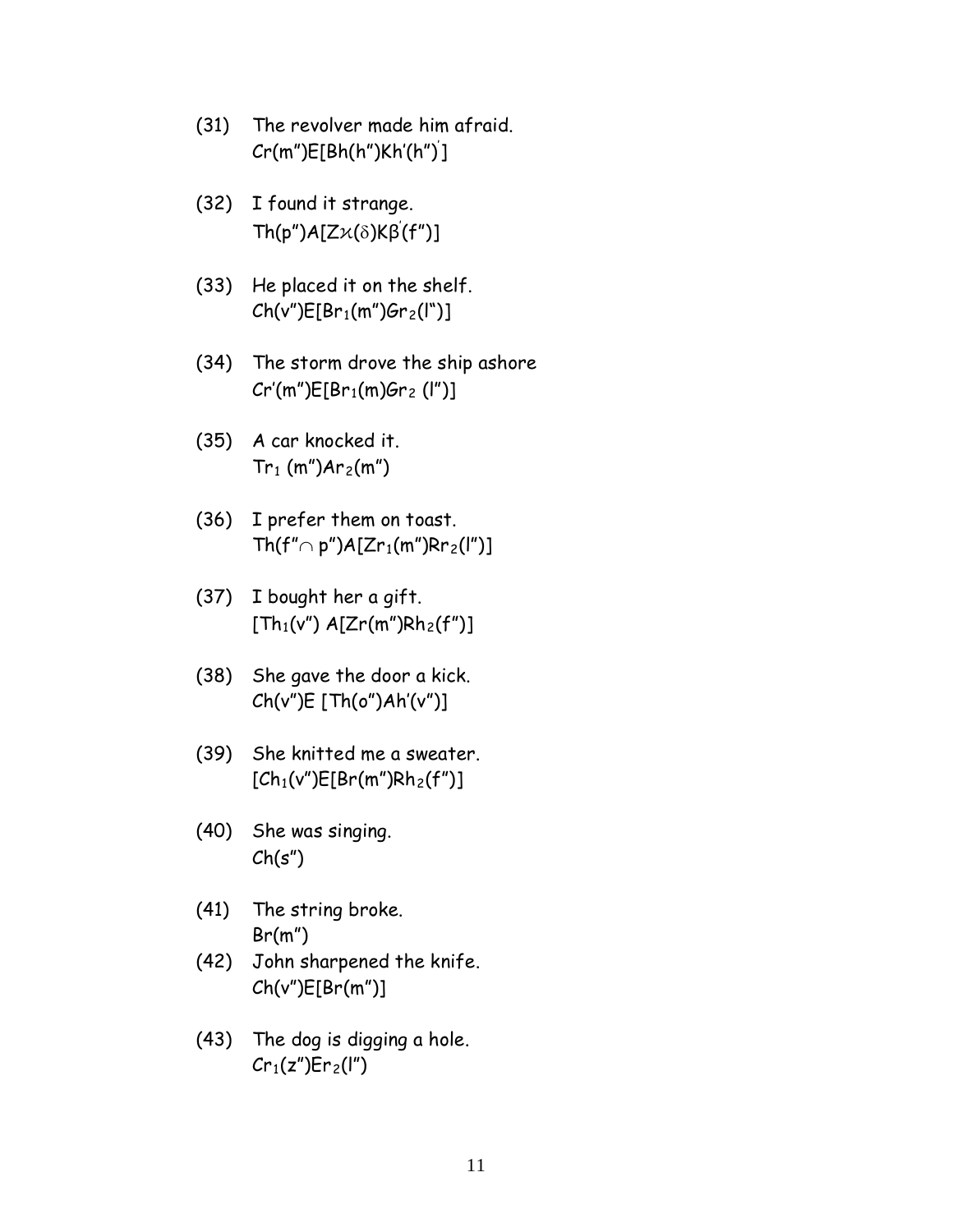- (44) Harold ran a mile.  $Bh(v'')Qr(l'')$
- (45) Susan went to Denmark.  $Bh(v'')$   $Gr(I'')$
- (46) Yasuko is arriving from Kyoto.  $Bh(v'')$  Sr(I")
- (47) Helen traveled via Samarkand.  $Bh(v'')$  Mr(I")
- (48) She gave the book to Bill.  $Ch_1 (v'')E[Th_2 (v'')Ar(s'')]$
- (49) I got the cassette from David.  $Ch_1 (v'')E[Ch_2(v'')E[Th_1(v'')Ar(m'')]]$
- (50) I contacted Jane via her sister.  $[Th_1 (s")Ah_2(e'')]Mh_3 (s'')$
- (51) The painting cost £5,000.  $Zr_1(m'')$  Qr<sub>2</sub>(f")
- (52) Miranda knew all the answers.  $Th(c")$   $Ar(s")$
- (53) Harriet owns a cat.  $Th(h")Ar(z")$
- (54) (a) Celia is cold/sad. Zh(h")Kh'(f")
- (54) (b) Zh(h")Kh"(e")
- (55) The child is sleeping.  $Zh(e'')$
- (56) The town is dirty.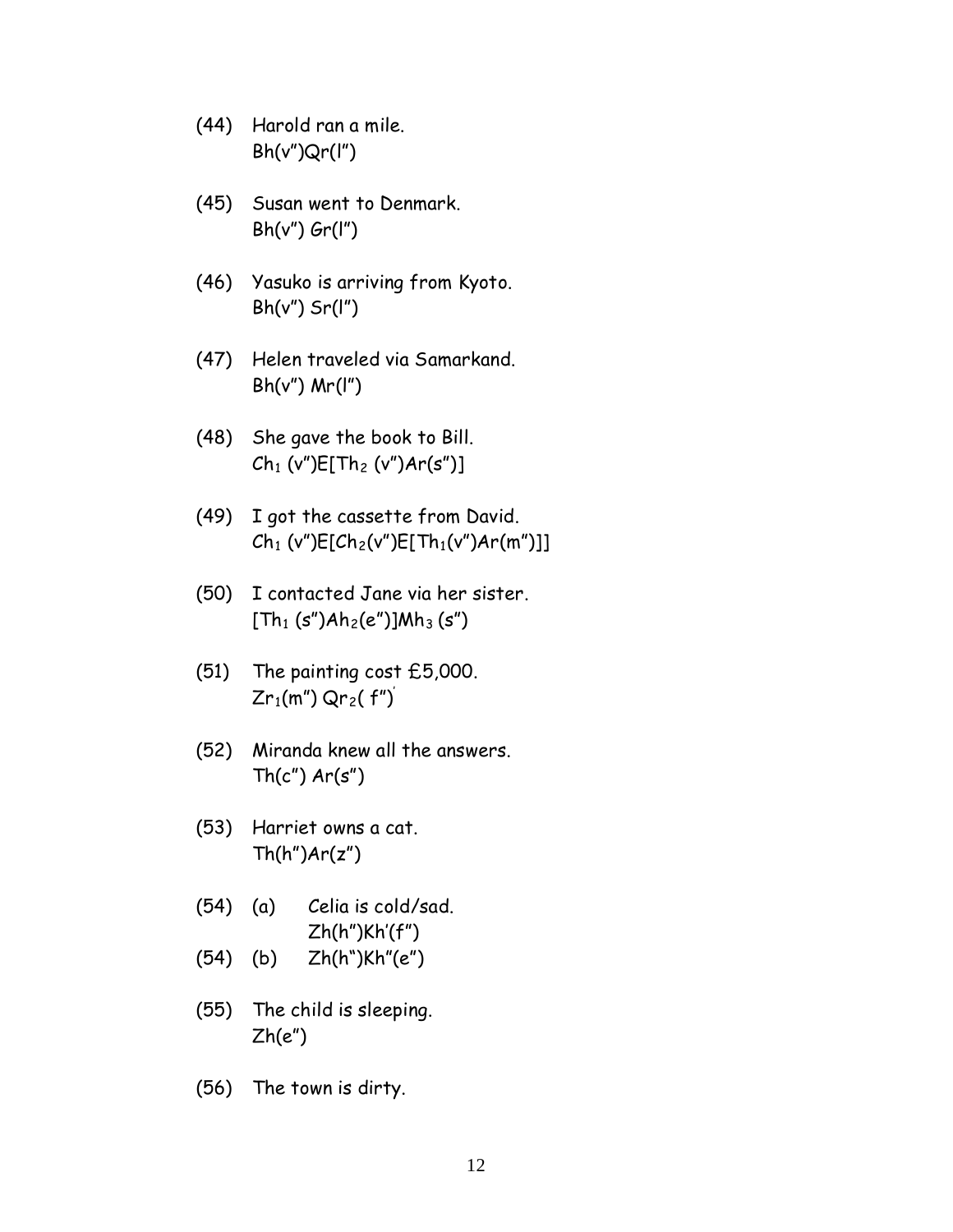Zr(l"∩ h")Kr'(m")

- (57) Fiona is the convener.  $Zh(h")Ih'(h")$
- (58) Joyce ran.  $Bh(v'')$
- (59) Mary found the puppy.  $Th(e'')Ar(z'')$
- (60) It rains in Spain. [Br'(m")Rr(l")
- (61) He put the cat on the porch.  $Ch(v")E[Br_1(z") Gr_2(I'')]$
- (62) He flew from Iowa to Idaho.  $[Bh(h")$ Sr<sub>1</sub>(l")] Gr<sub>2</sub>(l")
- (63) Jo cuts hair with a razor.  $Ch(v")E[Cr_1(m")E[Br_2(o'')]]$
- (64) Helen heard Robert playing the piano.  $Th_1(e'')A[Th_2(h'')Ar](m'')$
- (65) The wind damaged the roof. Cr'(m")E [Br(l")]
- (66) The tail of the dog wagged furiously. Br(o")Qr'(f")
- (67) Our home faces the beach.  $Zr_1$  (l"∩ h")Dr<sub>2</sub>(l")
- (68) Our house is far way from the beach.  $Zr_1(I'')Rr_2(I'')$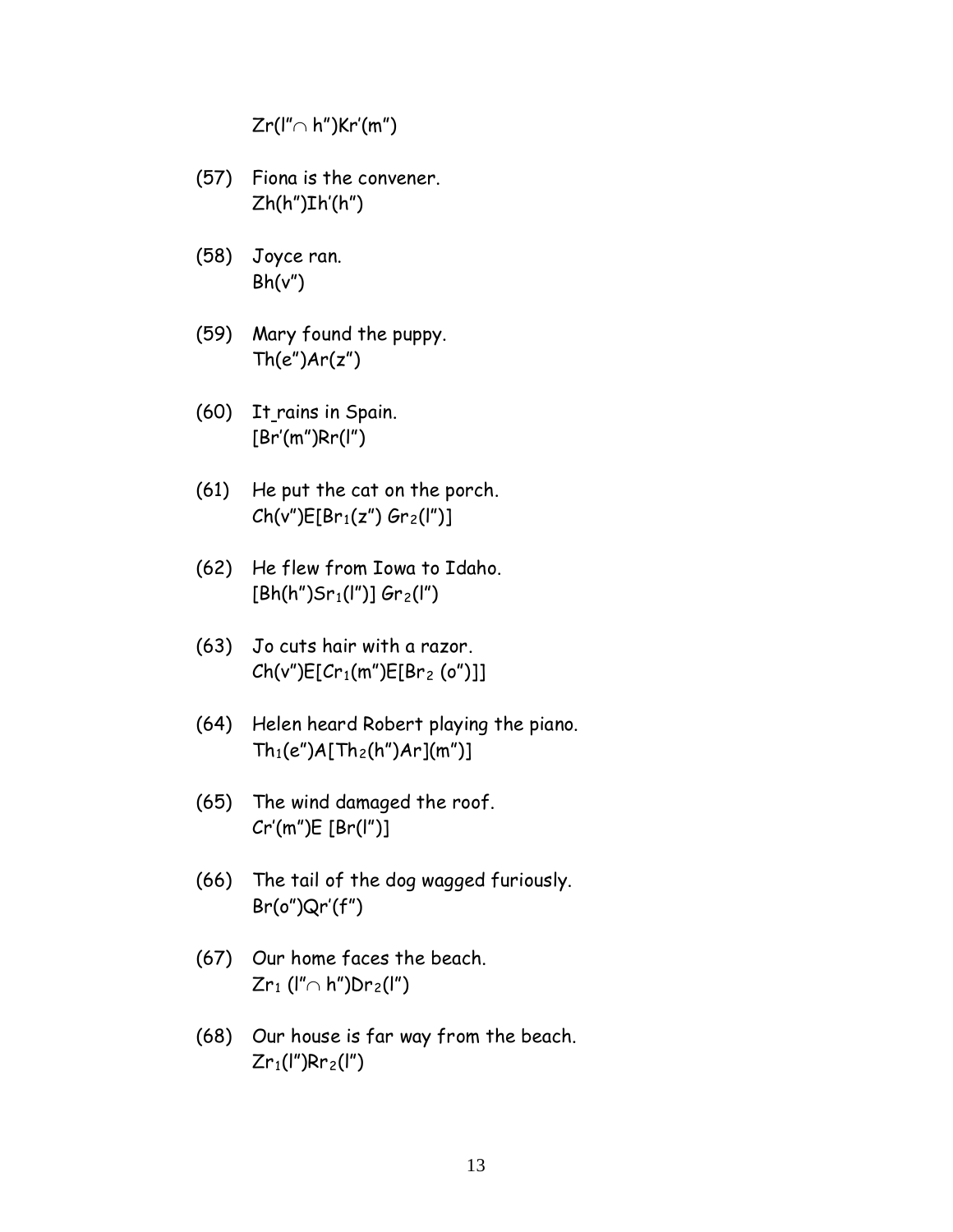- (69) The man went to the beach with his wife.  $[Bh_1(v'')Jh_2(v'')]$ Gr(I'')
- (70) The man causes his son to leave the room.  $Ch_1(h'')E[Bh_2(v'')Sr(I'')]$
- (71) Uganda is a part of East Africa.  $Zr_1(I'')Wr_2(I'')$
- (72) 7 is greater than 6.  $Zr_1(n'')Lr_2(n'')$
- (73) 6 is less than 7.  $Zr_2(n'')Ur_1(n'')$
- (74) The city of Kampala is geographically part of Buganda. Ch(h")Rr(h")

On examining how role patterns in Sec 2.4 are attested in the corpus which has just been formalized, we see that following the table emerges.

| $[\Sigma]$            | $[\Sigma]\Delta$            | $[\Sigma]\Lambda$       | $TA[\Sigma]$        | $CE[\Sigma]$          |
|-----------------------|-----------------------------|-------------------------|---------------------|-----------------------|
| 12-15, 41, 55, 58     |                             |                         |                     | 16, 18 - 19, 28       |
|                       |                             |                         |                     | 42,65                 |
| $[\Sigma \Delta]$     | $[\Sigma\Delta]\Delta$      | $[\Sigma\Delta]\Lambda$ | $TA[\Sigma\Delta]$  | $CE[\Sigma\Delta]$    |
| 1-6, 54, 56-57        |                             |                         | 32                  | 25, 29-31             |
| 71-73                 |                             |                         |                     |                       |
| $[\Sigma \Lambda]$    | $[\Sigma \Lambda] \Delta$   | $[\Sigma \Lambda]$      | $TA[\Sigma\Lambda]$ | $CE[\SigmaΛ]$         |
| 7-10, 22-23           |                             | 62,69                   | 36-37               | 24, 33-34, 39, 61, 70 |
| 44-47, 51, 60, 66-68  |                             |                         |                     |                       |
| [TA]                  | $\lbrack TA \rbrack \Delta$ | $[TA]\Lambda$           | TA[TA]              | CE[TA]                |
| 17, 20, 35, 52-53, 59 |                             | 50                      | 64                  | 38,48                 |
| [CE]                  | $[CE]\Delta$                | $[CE]\Lambda$           | TA[CE]              | CE[CE]                |
| 26-27,43              |                             |                         |                     |                       |

# **Table: Attestation of Role Patterns**

It is evident that the role patterns in grey-shaded boxes are not attested.